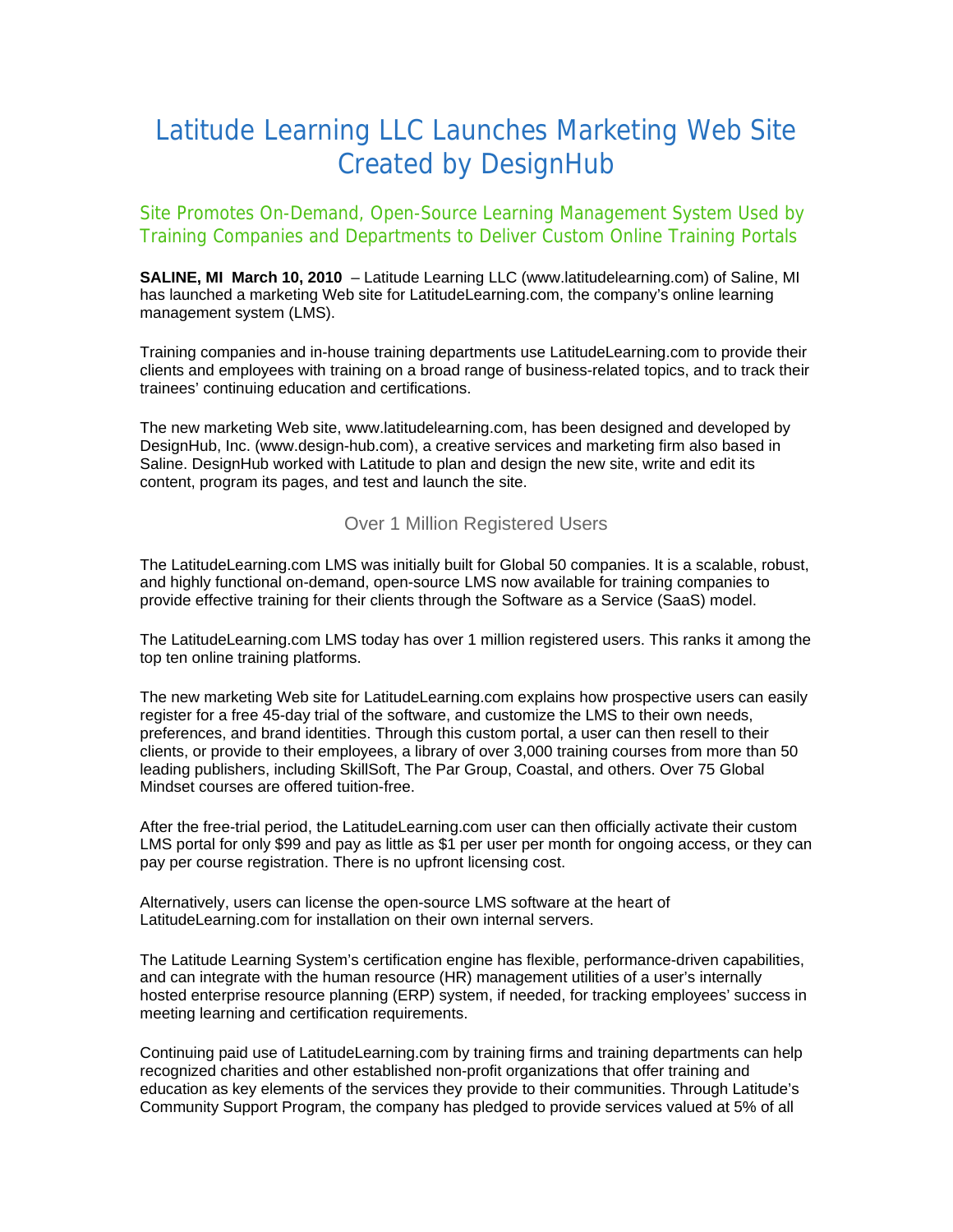revenue generated by LatitudeLearning.com toward delivering free custom LMS portals to these organizations.

## About Latitude Learning

Latitude Learning LLC is the developer and host of the world class learning management system (LMS), LatitudeLearning.com LMS. Initially built for global Fortune 50 companies, the LatitudeLearinng.com LMS is a scalable, robust and highly functional on-demand platform now available for training companies to leverage for providing effective training for their clients. Built on an open-source platform, the LatitudeLearning.com LMS provides the opportunity for training companies to open a world of new opportunities. Please browse [www.latitudelearning.com](http://www.latitudelearning.com/) for additional information. More information is available from Latitude Learning LLC, 100 E. Michigan Ave., Suite 200, Saline, MI 48176. Phone: (888) 577-2797. Email: [press@latitudelearning.com](mailto:press@latitudelearning.com).

## About DesignHub

DesignHub works with clients on website design and development, brand development, brochures, annual reports, newsletters, advertising, public relations, direct marketing, packaging designs, signage, and exhibits, as well as marketing strategies and plans. The company was founded in 1999.

Principals of DesignHub include: Karen Ragland, business manager and account executive; Ted Chesky, creative director and graphic designer; and Chris Kochmanski, marketing strategist, account executive, and copywriter. The firm has on-staff and freelance professionals for graphic design and Web site design and development.

In addition to Latitude Consulting Group, DesignHub's clients include Advanced Photonix Inc., Aluminum Supply Co., American Aqua, Bemis Farms Childcare, Berry & Associates, Center for Automotive Research (CAR), Center for Information Management (CIM), Center for Student Studies (CSS), Chelsea-Area Wellness Foundation, Chelsea Lumber, Chizek Custom Builders, Chrysler LLC, Corporate F.A.C.T.S., Daniels and Zermack Associates, Daycroft Montessori School, Dexter Research Center, Dimensional Engineering, Electrocon International, Evangelical Homes of Michigan, The First Congregational Church of Ann Arbor, Hardwood Solutions, Homeowner Services of America (HSA), INSTALL Michigan, JCG Associates, JPRA Architects, Lamaze Family Center of Ann Arbor, Marshall Sales Inc., McMullen Company, Metropolitan Building Services, Motawi Tileworks, OptiMetrics Inc., PTC, Packaging and Shipping Specialists (P.A.S.S.), Peters Building Co., Phoenix Contractors, Power Wellness, Program for Automotive Labor and Education (PALE), Rand Construction, Renewal Ministries, City of Saline, Saline Area Chamber of Commerce, Saline District Library, Saline Parks and Recreation Department, Samson Senior Properties, SignGraphix, Sircon, Solution Recovery Services (SRS), Sun Engineering, Survey Sciences Group (SSG), the University of Michigan School of Music, Theatre & Dance, and Vinylife Hose Co.

Further information is available from DesignHub, Inc., 600 W. Michigan Ave., Saline, MI 48176. Phone: (734) 944-8705. Email: [info@design-hub.com](mailto:info@design-hub.com).

# # #

Media Contact: